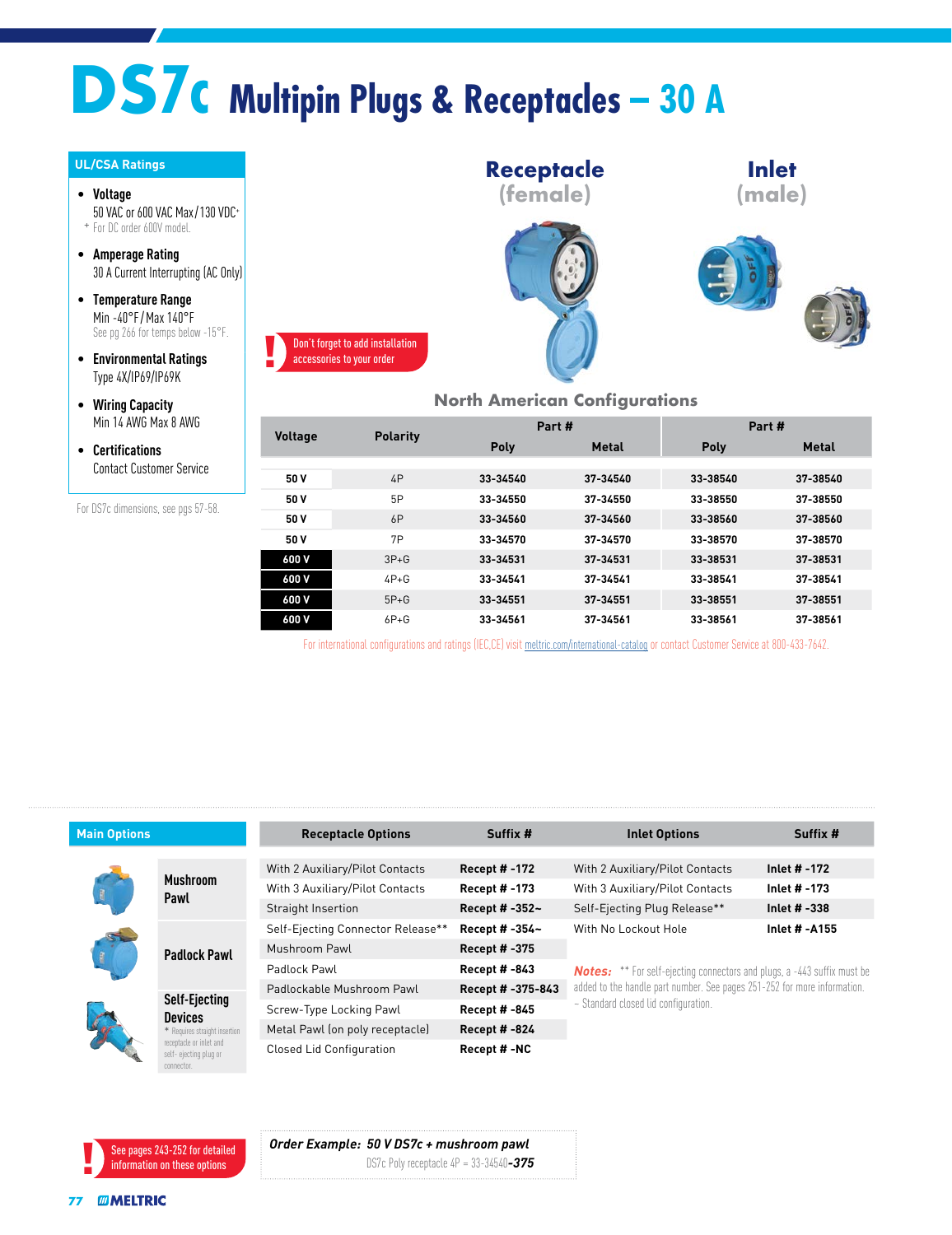## **INSTALLATION ACCESSORIES – SIZE 4**

Accessories can be used with either poly or metal plugs and receptacles.

|            | <b>HANDLE W/NPT</b> |                                                                    | Part # Poly        | Part # Metal                             |                    |                                                                         | POLY CONDUIT ENTRY w/NPT |                                                                                                  | Part#    |                                                    |                                                                |
|------------|---------------------|--------------------------------------------------------------------|--------------------|------------------------------------------|--------------------|-------------------------------------------------------------------------|--------------------------|--------------------------------------------------------------------------------------------------|----------|----------------------------------------------------|----------------------------------------------------------------|
|            |                     | $1/2$ "                                                            | 514P0N05           | 594P0N05                                 | <b>BOXES</b>       |                                                                         | 30°                      | $1/2$ "                                                                                          | 514B3N05 |                                                    |                                                                |
|            |                     | $3/4$ "                                                            | 514P0N07           | 594P0N07                                 |                    |                                                                         | 30 <sup>°</sup>          | 3/4"                                                                                             | 514B3N07 |                                                    | For poly devices only.                                         |
| HANDLES    |                     | $1^{\circ}$                                                        | 514P0N10           | 594P0N10                                 |                    |                                                                         | 30°                      | 1"                                                                                               | 514B3N10 |                                                    | * Interior volume with                                         |
|            |                     | Metal 1 1/4"                                                       | 514P0N12           | 594P0N12                                 |                    | $*$ 28.1 in <sup>3</sup>                                                | 30°                      | 11/4"                                                                                            | 514B3N12 |                                                    | receptacle installed.                                          |
|            |                     | $11/2$ "                                                           | 514P0N15           | 594P0N15                                 |                    | POLY WALL BOX w/ANGLE                                                   |                          |                                                                                                  |          |                                                    |                                                                |
|            |                     | For available cord grips, see page 169. Add -443 for self-ejecting |                    |                                          |                    |                                                                         | $70\degree$              |                                                                                                  | 514C7000 |                                                    | 70° poly boxes are                                             |
|            |                     | <b>POLY HANDLE w/CORD GRIP</b>                                     | <b>Cable Range</b> | Part#                                    |                    |                                                                         |                          |                                                                                                  |          |                                                    | not drilled. Contact                                           |
|            |                     |                                                                    | .680 - .980"       | 714P0DP4                                 |                    |                                                                         |                          |                                                                                                  |          |                                                    | <b>Customer Service</b><br>if factory drilled is               |
|            |                     |                                                                    |                    |                                          |                    | $*$ 181.24 in <sup>3</sup>                                              |                          |                                                                                                  |          |                                                    | required.                                                      |
|            |                     |                                                                    | .980 - 1.260"      | 714P0EP4                                 |                    | <b>EXHIBITE</b>                                                         |                          | Ground Bar                                                                                       | 51AA089  |                                                    | * Interior volume with<br>receptacle installed.                |
|            |                     |                                                                    | $1.260 - 1.560$ "  | 714P0FP1                                 |                    | POLY ANGLE WITH METAL BOX w/NPT                                         |                          |                                                                                                  |          |                                                    |                                                                |
|            |                     | <b>METAL HANDLE w/CORD GRIP</b>                                    |                    |                                          |                    |                                                                         | $70^{\circ}$             | $1/2$ "                                                                                          | 714C7N05 |                                                    |                                                                |
|            |                     |                                                                    | .750 - .875"       | 794P0DS1                                 |                    |                                                                         | $70^{\circ}$             | 3/4"                                                                                             | 714C7N07 |                                                    |                                                                |
|            |                     |                                                                    | $.875 - 1.000$ "   | 794P0DS3                                 |                    |                                                                         | 70°                      | 1"                                                                                               |          |                                                    | * Interior volume with                                         |
|            |                     |                                                                    | $1.000 - 1.125$ "  | 794P0ES2                                 |                    |                                                                         |                          |                                                                                                  | 714C7N10 |                                                    | receptacle installed.                                          |
|            |                     |                                                                    | 1.250 - 1.375"     | 794P0FS1                                 |                    | $*$ 177.7 in <sup>3</sup>                                               | $70^{\circ}$             | 11/4"                                                                                            | 714C7N12 |                                                    |                                                                |
|            |                     |                                                                    | $1.438 - 1.562$ "  | 794P0FS2*                                |                    |                                                                         | $70^\circ$               | $11/2$ "                                                                                         | 714C7N15 |                                                    |                                                                |
|            |                     |                                                                    | $1.562 - 1.688$ "  | 794P0FS3*                                |                    | <b>METAL BOX w/NPT</b>                                                  |                          |                                                                                                  |          |                                                    |                                                                |
|            | <b>POLY HANDLE</b>  |                                                                    |                    | *May require stripping of cable jacket.  |                    |                                                                         | $0^{\circ}$              | $1$ "                                                                                            | 7T4F0N10 |                                                    |                                                                |
|            |                     |                                                                    |                    |                                          |                    |                                                                         | $0^{\circ}$              | 11/4"                                                                                            | 7T4F0N12 |                                                    |                                                                |
|            |                     |                                                                    | $.51 - 1.38$ "     | 514P0D35                                 |                    |                                                                         | $0^{\circ}$              | $11/2$ "                                                                                         | 7T4F0N15 |                                                    |                                                                |
|            |                     |                                                                    |                    |                                          |                    |                                                                         | $0^{\circ}$              | 2"                                                                                               | 7T4F0N20 |                                                    |                                                                |
|            |                     | POLY HANDLE w/BUILT IN DRAW GRIPS                                  |                    |                                          |                    | POLY ANGLE WITH METAL BOX w/NPT                                         |                          |                                                                                                  |          |                                                    |                                                                |
|            |                     |                                                                    |                    | .51 - 1.38" 514P0D35473                  |                    |                                                                         | 30°                      | 1"                                                                                               | 714C3N10 |                                                    | For metal angle,<br>replace "71" prefix                        |
|            |                     |                                                                    |                    | Makes connector closures easier.         |                    |                                                                         | 30°                      | 11/4"                                                                                            | 714C3N12 |                                                    | with "79".                                                     |
|            |                     | POLY HANDLE w/CLAMP & BUSHING                                      |                    |                                          |                    |                                                                         | $30\ensuremath{^\circ}$  | $11/2$ "                                                                                         | 714C3N15 |                                                    | Interior volume with                                           |
|            |                     |                                                                    | $1.250 - 1.375$ "  | 714P0S22                                 |                    | * 61.0 in <sup>3</sup> Poly Angle<br>* 59.9 in <sup>3</sup> Metal Angle | 30 <sup>°</sup>          | $2^{\prime\prime}$                                                                               | 714C3N20 |                                                    | receptacle installed.                                          |
|            |                     |                                                                    | $1.438 - 1.562"$   | 714P0S25                                 |                    |                                                                         |                          | NPT on top or bottom (if rotated). For other NPT configurations contact Customer Service.        |          |                                                    |                                                                |
|            |                     |                                                                    | $1.562 - 1.688$ "  | 714P0S27                                 |                    |                                                                         |                          |                                                                                                  |          |                                                    |                                                                |
|            |                     |                                                                    | $1.688 - 1.812"$   | 714P0S29                                 | SSORIES            | <b>FINGER DRAWPLATES</b>                                                |                          |                                                                                                  |          |                                                    |                                                                |
|            |                     |                                                                    |                    |                                          |                    |                                                                         | 31-6A346                 | Set of Two (2)                                                                                   |          |                                                    | Recommended for cord to cord assembly applications, for easier |
| Ë          | <b>POLY ANGLE</b>   |                                                                    |                    |                                          |                    |                                                                         |                          | connector closure.                                                                               |          |                                                    |                                                                |
| <b>ONA</b> |                     | 30 <sup>°</sup><br>514M3                                           |                    | $70^{\circ}$<br>514M7                    |                    | PROTECTIVE INLET/PLUG CAP                                               |                          |                                                                                                  |          |                                                    |                                                                |
|            |                     |                                                                    |                    |                                          | MISCELLANEOUS ACCE |                                                                         | 31-6A426                 |                                                                                                  |          |                                                    |                                                                |
|            | <b>METAL ANGLE</b>  |                                                                    |                    |                                          |                    |                                                                         |                          | For Inlets/Plugs Only.                                                                           |          |                                                    |                                                                |
|            |                     |                                                                    |                    |                                          |                    | PADLOCKABLE INLET/PLUG CAP                                              |                          |                                                                                                  |          |                                                    |                                                                |
|            |                     | $0^{\,\circ}$                                                      | 594M0              |                                          |                    |                                                                         |                          |                                                                                                  |          |                                                    |                                                                |
|            |                     |                                                                    |                    |                                          |                    |                                                                         | <b>DS6MC</b>             | Aluminum - For Inlets/Plugs Only.<br>-A155 suffix required to maintain water ingress protection. |          |                                                    |                                                                |
|            |                     | 30 <sup>°</sup>                                                    | 594M3              |                                          |                    |                                                                         |                          | SPRING-LOADED PADLOCKABLE INLET/PLUG CAP                                                         |          |                                                    |                                                                |
|            |                     |                                                                    |                    |                                          |                    |                                                                         | 31-6A226                 |                                                                                                  |          |                                                    |                                                                |
|            |                     | 30 <sup>°</sup><br>794M3L                                          |                    |                                          |                    |                                                                         |                          | For Poly Inlets/Plugs Only.                                                                      |          | -A155 suffix required to<br>maintain water ingress |                                                                |
|            |                     |                                                                    |                    |                                          |                    |                                                                         | 39-6A226                 | For Metal Inlets/Plugs Only.                                                                     |          | protection.                                        |                                                                |
|            |                     |                                                                    |                    | Mounts on oversize box                   |                    | <b>EASY RETROFIT ADAPTER PLATES</b>                                     |                          |                                                                                                  |          |                                                    |                                                                |
|            |                     | Oversized 30°                                                      | 794M3              | only. Order with 7T5F0Nxx.<br>See pg 52. |                    |                                                                         | see pg 166               | Mount to existing boxes.                                                                         |          |                                                    |                                                                |
|            |                     |                                                                    |                    |                                          |                    |                                                                         |                          |                                                                                                  |          |                                                    |                                                                |
|            |                     | 70°                                                                | 594M7              |                                          |                    | <b>RECEPTACLE LOCKING PIN</b>                                           |                          |                                                                                                  |          |                                                    |                                                                |

**Big Co** 

**DS7c**

*M***MELTRIC** [7](https://www.meltric.com)8

**LP-843** Requires Padlockable Pawl option (-843) on receptacle.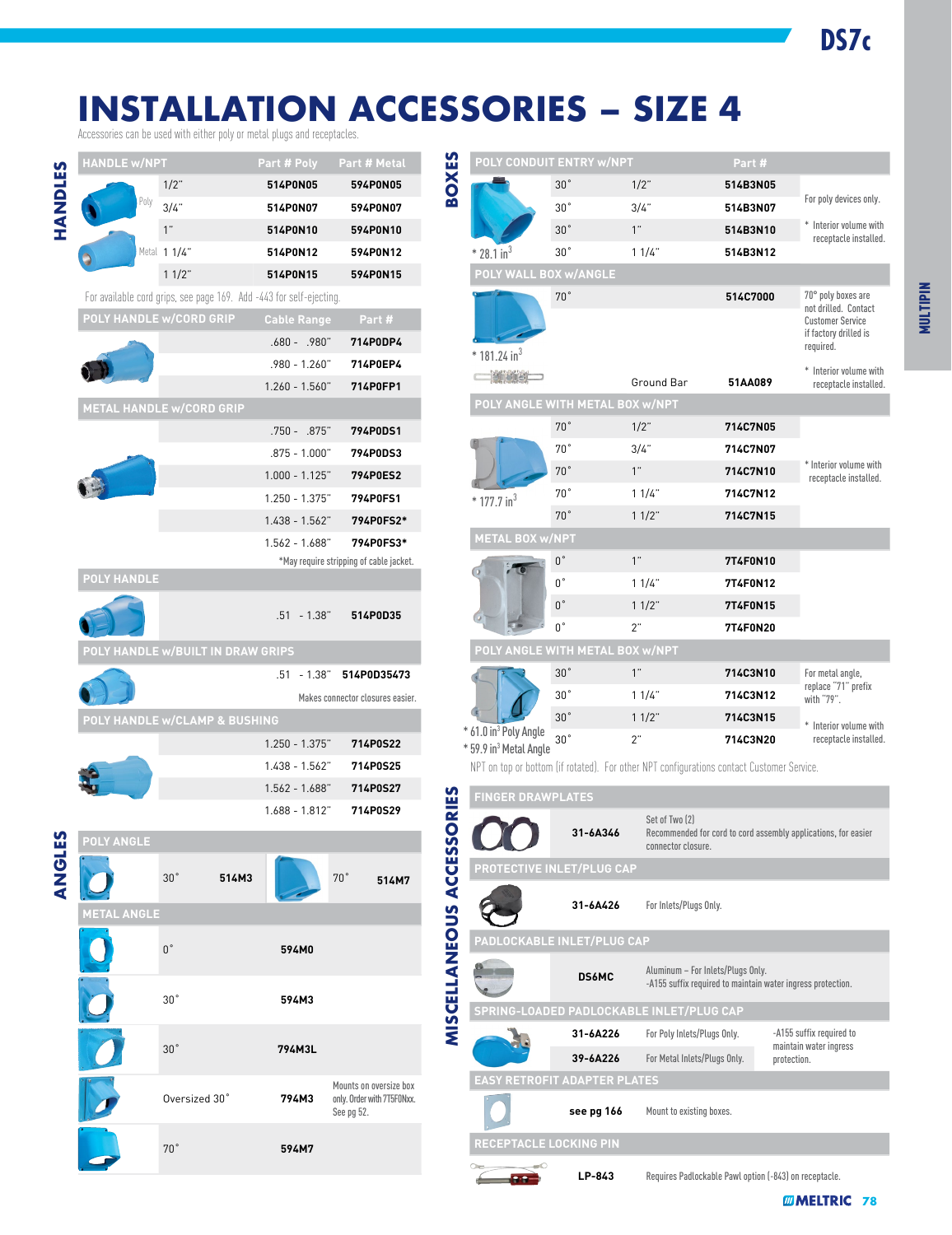# **DR7c Multipin Plugs & Receptacles – 50 A**

#### **UL/CSA Ratings**

• **Voltage** 50 VAC or 600 VAC Max/130 VDC+ + For DC order 600V model.

• **Amperage Rating** 50 A Non-Current Interrupting

- **Temperature Range** Min -40°F / Max 140°F See pg 266 for temps below -15°F.
- **Environmental Ratings** Type 4X/IP69/IP69K

• **Wiring Capacity** Min 14 AWG Max 8 AWG

• **Certifications** Contact Customer Service



### **North American Configurations**

| <b>Voltage</b> | <b>Polarity</b> | Part #   |              | Part #   |              |  |
|----------------|-----------------|----------|--------------|----------|--------------|--|
|                |                 | Poly     | <b>Metal</b> | Poly     | <b>Metal</b> |  |
|                |                 |          |              |          |              |  |
| 50 V           | 4P              | 31-34940 | 39-34940     | 31-38940 | 39-38940     |  |
| 50 V           | 5P              | 31-34950 | 39-34950     | 31-38950 | 39-38950     |  |
| 50 V           | 6P              | 31-34960 | 39-34960     | 31-38960 | 39-38960     |  |
| 50 V           | 7P              | 31-34970 | 39-34970     | 31-38970 | 39-38970     |  |
| 600 V          | $3P+G$          | 31-34931 | 39-34931     | 31-38931 | 39-38931     |  |
| 600 V          | $4P+G$          | 31-34941 | 39-34941     | 31-38941 | 39-38941     |  |
| 600 V          | $5P+G$          | 31-34951 | 39-34951     | 31-38951 | 39-38951     |  |
| 600 V          | $6P + G$        | 31-34961 | 39-34961     | 31-38961 | 39-38961     |  |

| For DR7c dimensions, see pgs 103-104. |                                                                                                  | 50 V                            | 6P       | 31-34960             | 39-34960                        | 31-38960             | 39-38960                  |
|---------------------------------------|--------------------------------------------------------------------------------------------------|---------------------------------|----------|----------------------|---------------------------------|----------------------|---------------------------|
|                                       |                                                                                                  | 50 V                            | 7P       | 31-34970             | 39-34970                        | 31-38970             | 39-38970                  |
|                                       |                                                                                                  | 600 V                           | $3P + G$ | 31-34931             | 39-34931                        | 31-38931             | 39-38931                  |
|                                       |                                                                                                  | 600 V                           | $4P+G$   | 31-34941             | 39-34941                        | 31-38941             | 39-38941                  |
|                                       |                                                                                                  | 600 V                           | $5P+G$   | 31-34951             | 39-34951                        | 31-38951             | 39-38951                  |
|                                       |                                                                                                  | 600 V                           | $6P + G$ | 31-34961             | 39-34961                        | 31-38961             | 39-38961                  |
|                                       |                                                                                                  |                                 |          |                      |                                 |                      |                           |
|                                       |                                                                                                  |                                 |          |                      |                                 |                      |                           |
|                                       |                                                                                                  | <b>Receptacle Options</b>       |          | Suffix #             |                                 | <b>Inlet Options</b> |                           |
|                                       |                                                                                                  | With 2 Auxiliary/Pilot Contacts |          | Recept # -172        | With 2 Auxiliary/Pilot Contacts |                      | Inlet # -172              |
|                                       | <b>Mushroom</b>                                                                                  | With 3 Auxiliary/Pilot Contacts |          | Recept # -173        | With 3 Auxiliary/Pilot Contacts |                      | Inlet # -173              |
|                                       | Pawl                                                                                             | Straight Insertion              |          | Recept # -352~       | With No Lockout Hole            |                      |                           |
|                                       |                                                                                                  | Mushroom Pawl                   |          | Recept # -375        |                                 |                      |                           |
|                                       | <b>Padlock Pawl</b>                                                                              | Padlock Pawl                    |          | Recept # -843        |                                 |                      |                           |
|                                       |                                                                                                  | Padlockable Mushroom Pawl       |          | Recept # -375-843    |                                 |                      |                           |
|                                       |                                                                                                  | Screw-Type Locking Pawl         |          | <b>Recept #-845</b>  |                                 |                      |                           |
|                                       | Self-Ejecting<br><b>Devices</b>                                                                  | Metal Pawl (on poly receptacle) |          | <b>Recept # -824</b> |                                 |                      |                           |
| <b>Main Options</b>                   | * Requires straight insertion<br>receptacle or inlet and<br>self- ejecting plug or<br>connector. | <b>Closed Lid Configuration</b> |          | Recept #-NC          |                                 |                      | Suffix #<br>Inlet # -A155 |

See pages 243-252 for detailed information on these options

*Order Example: 50 V DR7c + mushroom pawl* DR7c Poly receptacle 4P = 31-34940*-375*